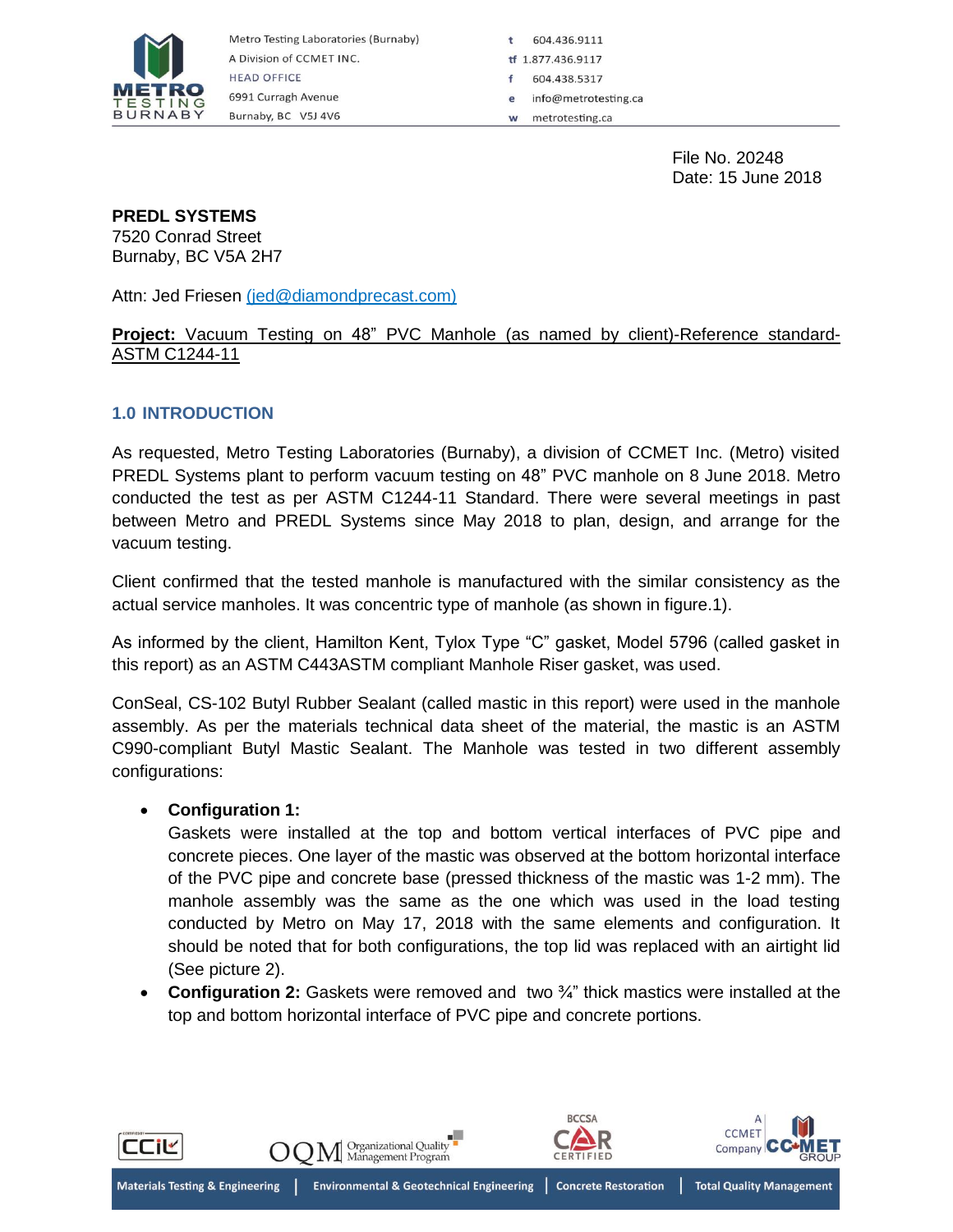

# **2.0 TESTING PROCEDURE AND RESULTS**

Metro used Karol Wagner Vacuum Gauge (Serial Number 7686) which was factory calibrated on April 4, 2018.The absolute atmosphere pressure was measured 759 mm HG at the Diamond Precast yard level (see Picture 1). Metro relatively decreased the pressure up to 254 mm HG (10 in of HG) (Absolute pressure 759-254=505 mm HG) and shut the valve to disconnect the manhole from the vacuum pump. Metro then measured the time for the manhole pressure to drop from 10" HG to 9" HG (Absolute pressure drop from 505 mm HG to 531 mm HG).

Metro repeated the test twice for each configuration. For the first configuration the recorded time was **30** and **35 seconds**. For the second configuration for the first round of the test, the first measured time was 195 seconds and for the second time it was more than 300 second (the test stopped at 5 minute (300 second) at 524 mm HG.

As per the ASTM Table 1 for the Manhole with a nominal 48 in of the diameter and 6 feet depth, the minimum specified time is **15 seconds**.

## **3.0 Conclusion:**

As per test results, Both Manhole configurations have successfully passed the test and meet of ASTM C1244-11 specifications.

We trust that this report meets your present requirements; if you have any questions, please feel free to contact us at 604-436-9111.

## **Metro Testing Laboratories (Burnaby) A division of CCMET Inc.**

Abdollah (Abdi) Yadegari, P.Eng. Filed Engineer

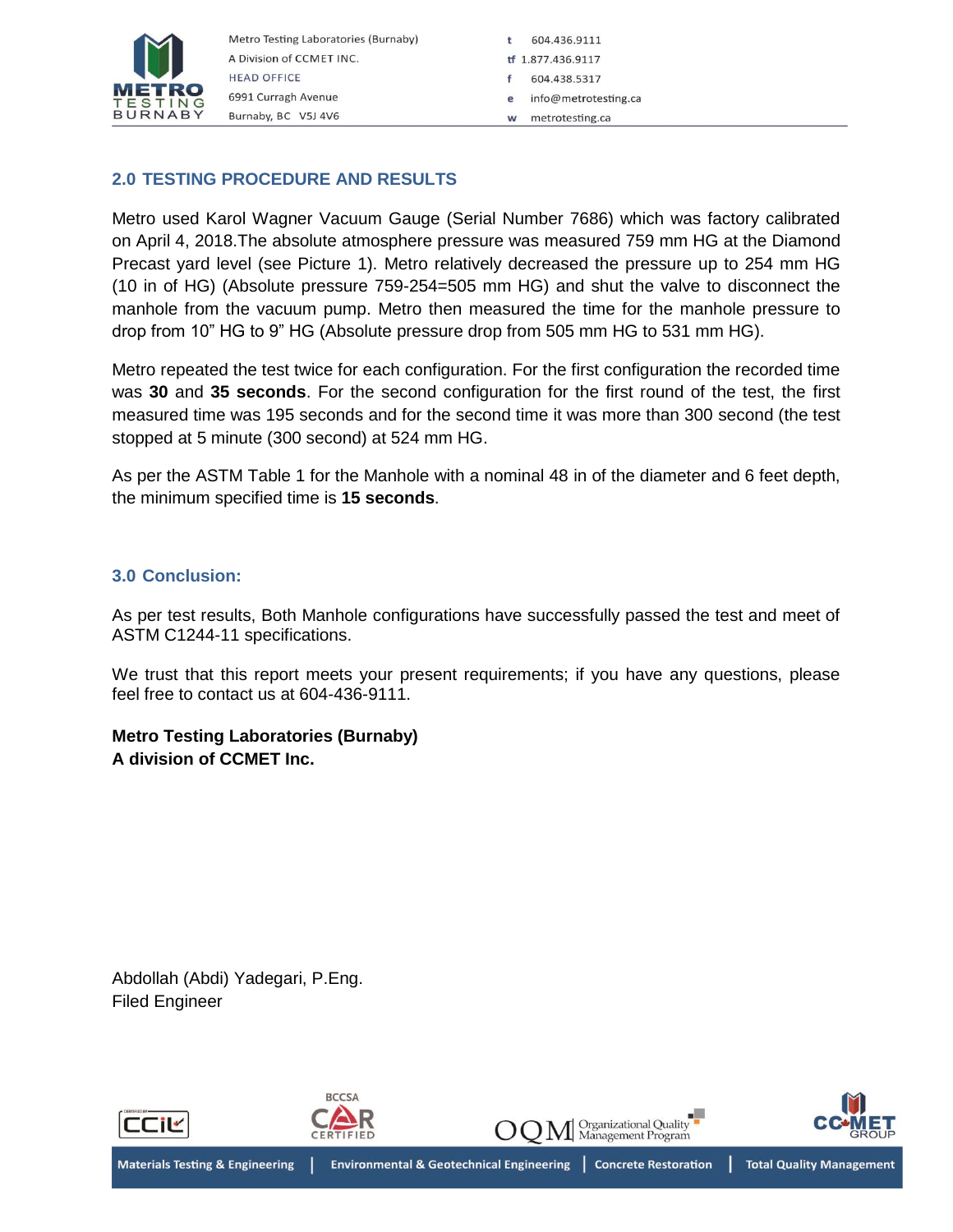

Metro Testing Laboratories (Burnaby) A Division of CCMET INC. **HEAD OFFICE** 6991 Curragh Avenue

Burnaby, BC V5J 4V6

- t 604.436.9111
- tf 1.877.436.9117
- 604.438.5317  $\mathsf f$ e info@metrotesting.ca
- metrotesting.ca  $\mathbf{w}$



Figure 1- Schematic Manhole Assembly

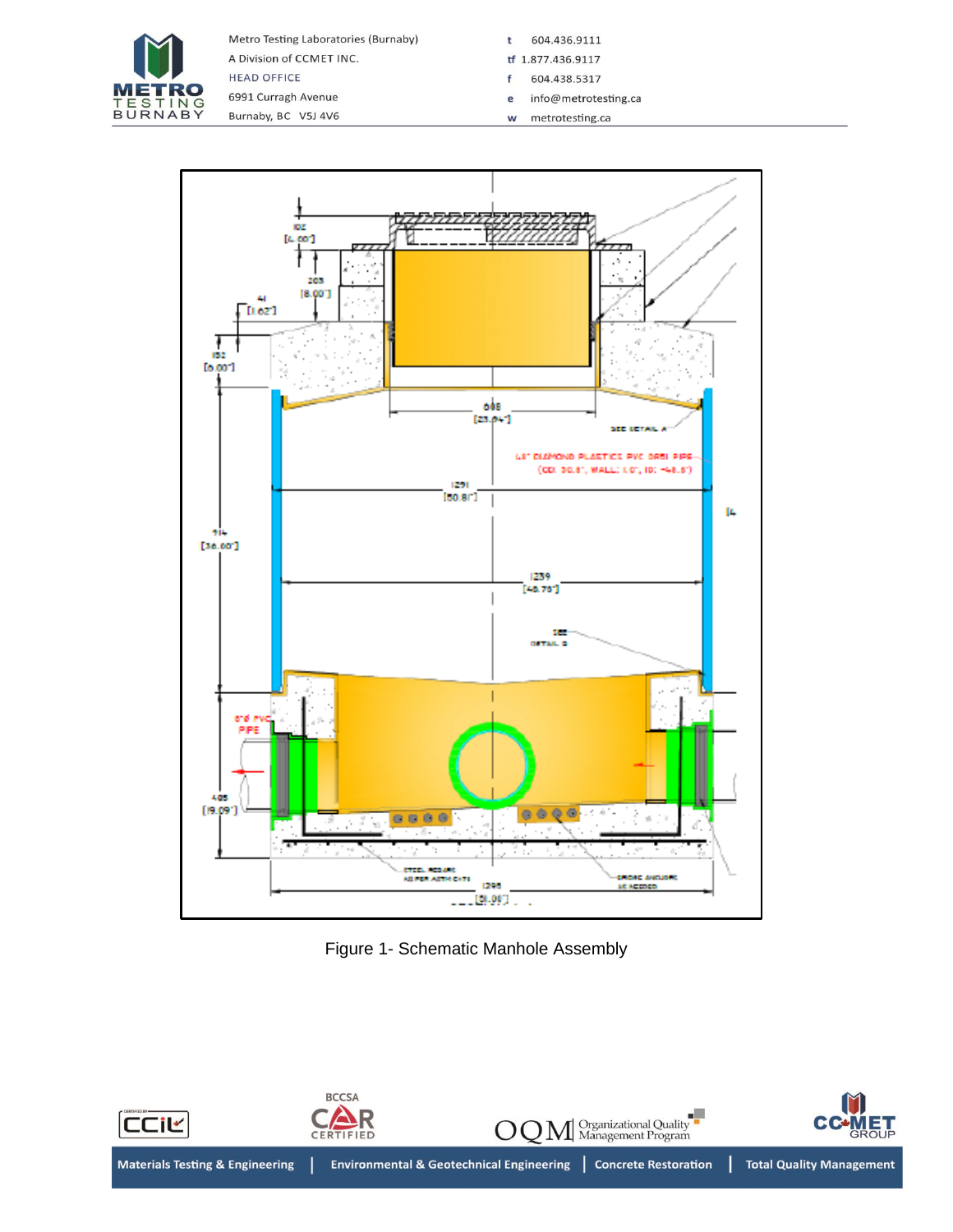

Metro Testing Laboratories (Burnaby) A Division of CCMET INC. **HEAD OFFICE** 6991 Curragh Avenue Burnaby, BC V5J 4V6

t 604.436.9111

- tf 1.877.436.9117
- 604.438.5317  $f$
- e info@metrotesting.ca
- w metrotesting.ca